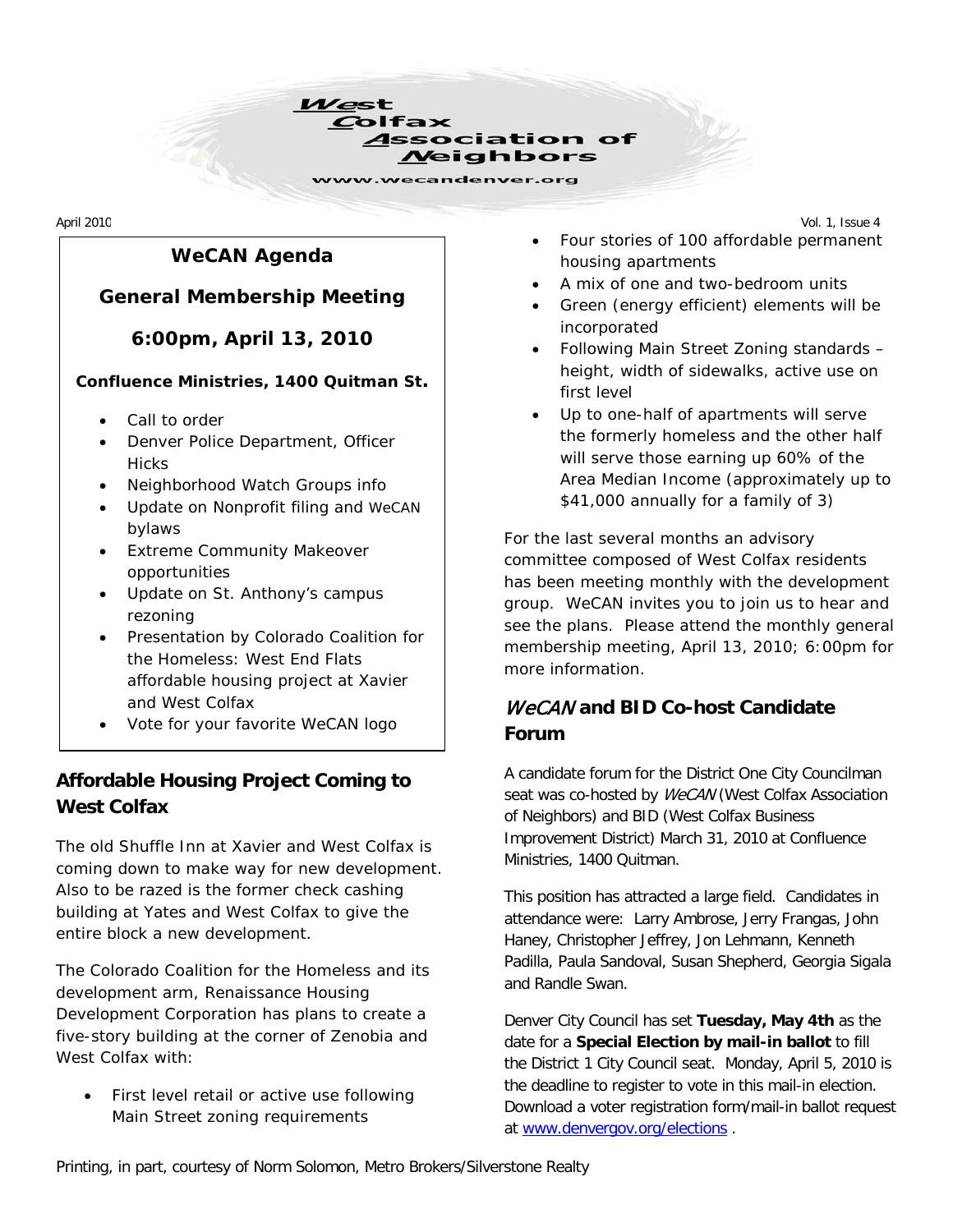As the West Colfax Association of Neighbors, known as WeCAN, our mission is that together WE CAN provide community support, safety and education with our neighborhood through volunteerism, pro active programs, outreach and kindness, all the while preserving our neighborhood's history, unique character and vast diversity

#### **Tree Plantings**

On **April 17, 2010** from 9:30am to noon volunteers from WeCAN will be planting eighteen trees throughout our neighborhood as a part of the Denver Digs Trees Program. We could still use a few volunteers, so if you're interested in helping please call Chad at 720-297- 4481.

## **Urban Composting**

Free hands-on composting classes are available by signing up at 720-865-6810 or online at [DenverGov.org/DenverRecycles.](http://www.denvergov.org/recapp/DenverRecyclesHome/tabid/425351/Default.aspx)

Two classes are offered:

- Worm Workshop using worm composting techniques is being offered monthly May thru **October**
- Build-a-pile the classic method, techniques in materials, chopping, watering and turning. This class is offered nearly every week May thru August with additional classes in September and October.

## **Mulch Giveaway & Compost Sale**

On May 1, 2010, 8:00am to 3:00pm, the Treecycle program makes the mulch made from Christmas trees for giveaway at 5 locations around the Denver area. The closest pickup point for *WeCAN* is at the southwest corner of Sloan's Lake.

Also available for sale from the Leafdrop program is the compost from leaves collected last fall. The compost is only available from the Havana Nursery at 10450 Smith Road.

## **Extreme Community Makeover**

Extreme Community Makeover (ECM), an outreach project of Confluence Ministries, started three years ago in the West Colfax neighborhood. Last year over 2600 volunteers quietly came on Saturday mornings to help residents with home improvement projects, yard cleanup, graffiti cleanup or whatever needed to be done. ECM has been featured in 5280 Magazine and has Denver City Council endorsement.

This year WeCAN is joining ECM in an effort to bring neighbors together to help neighbors. At 9:00 am on Saturday **April 24, 2010** volunteers will meet at 1400 Quitman for the first projects this year. You can sign up to volunteer at the April 13 WeCAN meeting, email Barbara Baker, [barbrabaker@wecandenver.org](mailto:barbrabaker@wecandenver.org) or call Barbara at 303-257-9808.

For more information about Extreme Community Makeover visit <http://www.extremecommunitymakeover.org/>

## **Street Sweeping to Resume**

The Denver Street Sweeping program resumes in April. Check the street signs on your street to determine the day your street is to be swept. Move your vehicle to avoid being ticketed by code enforcement.

Sign up for an email reminder from Denver Public Works Street Sweeping: **[www.denvergov.org/Street\\_Maintenance](http://www.denvergov.org/Street_Maintenance)**

## **City Boot and Tow Fines Increasing**

Effective Thursday, April 1, 2010, the fees for receiving a parking boot and tow will be increased from \$50 to \$100 each. These fees have not been increased for 21 years. A vehicle may receive a boot after it has accumulated three unpaid parking tickets. If the boot fee and the outstanding citations are not paid the vechicle will be towed after 72 hours.

## **Final Planning Review Board Hearing – New Zoning Code**

The Planning Board hearing will be Wednesday, April 21 at 1 p.m. at the Wellington E. Webb Municipal Building, 201 W. Colfax. Ave. in fourth floor conference room 4.F.6. The public is invited to attend and share comments.

## **Advertising Opportunities**

WeCan would like to expand our newsletter, if you would be interested in sponsoring advertising space please contact [Jessnoe@wecandenver.org](mailto:Jessnoe@wecandenver.org)